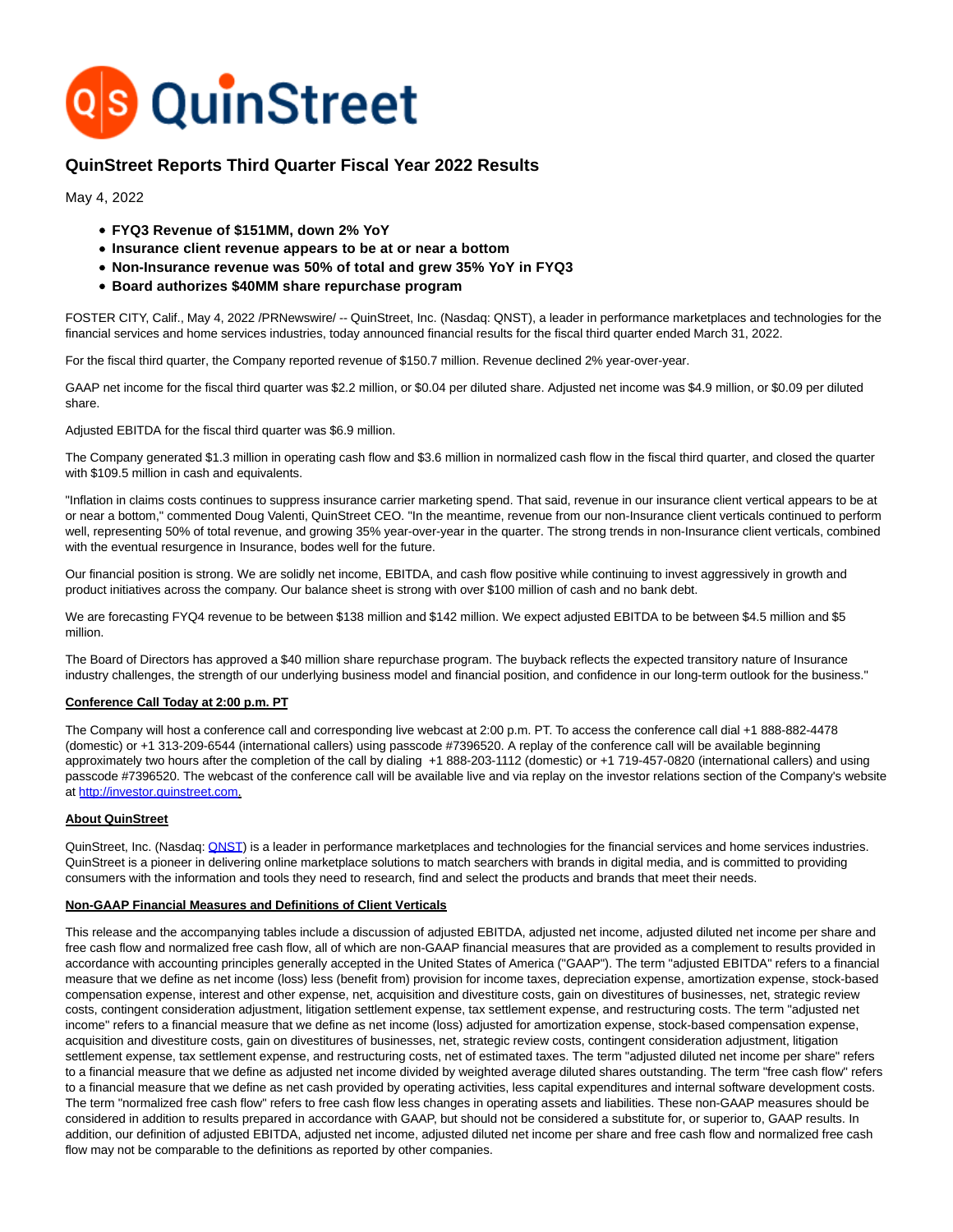We believe adjusted EBITDA, adjusted net income and adjusted diluted net income per share are relevant and useful information because they provide us and investors with additional measurements to analyze the Company's operating performance.

Adjusted EBITDA is useful to us and investors because (i) we seek to manage our business to a level of adjusted EBITDA as a percentage of net revenue, (ii) it is used internally by us for planning purposes, including preparation of internal budgets; to allocate resources; to evaluate the effectiveness of operational strategies and capital expenditures as well as the capacity to service debt, (iii) it is a key basis upon which we assess our operating performance, (iv) it is one of the primary metrics investors use in evaluating Internet marketing companies, (v) it is a factor in determining compensation, (vi) it is an element of certain financial covenants under our historical borrowing arrangements, and (vii) it is a factor that assists investors in the analysis of ongoing operating trends. In addition, we believe adjusted EBITDA and similar measures are widely used by investors, securities analysts, ratings agencies and other interested parties in our industry as a measure of financial performance, debt-service capabilities and as a metric for analyzing company valuations.

We use adjusted EBITDA as a key performance measure because we believe it facilitates operating performance comparisons from period to period by excluding potential differences caused by variations in capital structures (affecting interest expense), tax positions (such as the impact of changes in effective tax rates or fluctuations in permanent differences or discrete quarterly items), non-recurring charges, certain other items that we do not believe are indicative of core operating activities (such as litigation settlement expense, tax settlement expense, acquisition and divestiture costs, gain or loss on divestitures of businesses, contingent consideration adjustment, strategic review costs, restructuring costs and other income and expense) and the non-cash impact of depreciation expense, amortization expense and stock-based compensation expense.

With respect to our adjusted EBITDA guidance, the Company is not able to provide a quantitative reconciliation without unreasonable efforts to the most directly comparable GAAP financial measure due to the high variability, complexity and low visibility with respect to certain items such as taxes, and income and expense from changes in fair value of contingent consideration from acquisitions. We expect the variability of these items to have a potentially unpredictable and potentially significant impact on future GAAP financial results, and, as such, we also believe that any reconciliations provided would imply a degree of precision that would be confusing or misleading to investors.

Adjusted net income and adjusted diluted net income per share are useful to us and investors because they present an additional measurement of our financial performance, taking into account depreciation, which we believe is an ongoing cost of doing business, but excluding the impact of certain non-cash expenses (stock-based compensation, amortization of intangible assets, and contingent consideration adjustment), non-recurring charges and certain other items that we do not believe are indicative of core operating activities. We believe that analysts and investors use adjusted net income and adjusted diluted net income per share as supplemental measures to evaluate the overall operating performance of companies in our industry.

Free cash flow is useful to investors and us because it represents the cash that our business generates from operations, before taking into account cash movements that are non-operational, and is a metric commonly used in our industry to understand the underlying cash generating capacity of a company's financial model. Normalized free cash flow is useful as it removes the fluctuations in operating assets and liabilities that occur in any given quarter due to the timing of payments and cash receipts and therefore helps investors understand the underlying cash flow of the business as a quarterly metric and the cash flow generation potential of the business model. We believe that analysts and investors use free cash flow multiples as a metric for analyzing company valuations in our industry.

We intend to provide these non-GAAP financial measures as part of our future earnings discussions and, therefore, the inclusion of these non-GAAP financial measures will provide consistency in our financial reporting. A reconciliation of these non-GAAP measures to GAAP is provided in the accompanying tables.

FY2020 results in our Education Client Vertical include revenue from US, (historically) Brazil, and India. Revenue in our Financial Services Client Vertical includes Auto Insurance (auto, home, motorcycle, and small business), Life Insurance, Health Insurance, Personal Loans, Credit Cards, Banking, and (historically) Mortgage. Revenue in our Other Client Vertical includes Home Services and (historically) B2B. In fiscal Q3 2020, we divested our B2B client vertical and Brazil operations. In fiscal Q4 2020, we divested our Mortgage business. In fiscal Q1 2021, we divested our Education business.

# **Legal Notice Regarding Forward Looking Statements**

This press release and its attachments contain forward-looking statements within the meaning of Section 21E of the Securities Exchange Act of 1934 that involve risks and uncertainties. Words such as "estimate", "will", "believe", "expect", "intend", "outlook", "potential", "promises" and similar expressions are intended to identify forward-looking statements. These forward-looking statements include the statements in quotations from management in this press release, as well as any statements regarding the Company's anticipated financial results, growth and strategic and operational plans. The Company's actual results may differ materially from those anticipated in these forward-looking statements. Factors that may contribute to such differences include, but are not limited to: the Company's ability to maintain and increase client marketing spend; the Company's ability, whether within or outside the Company's control, to maintain and increase the number of visitors to its websites and to convert those visitors and those to its third-party publishers' websites into client prospects in a cost-effective manner; the Company's exposure to data privacy and security risks; the impact from risks and uncertainties relating to the COVID-19 pandemic and its aftermath; the impact of changes in industry standards and government regulation including, but not limited to investigation or enforcement activities of the Federal Trade Commission and other regulatory agencies; the impact of changes in our business, our industry, and the current economic and regulatory climate on the Company's quarterly and annual results of operations; the Company's ability to compete effectively against others in the online marketing and media industry both for client budget and access to third-party media; the Company's ability to protect our intellectual property rights; and the impact from risks relating to counterparties on the Company's business. More information about potential factors that could affect the Company's business and financial results are contained in the Company's annual report on Form 10-K and quarterly reports on Form 10-Q as filed with the Securities and Exchange Commission ("SEC"). Additional information will also be set forth in the Company's quarterly report on Form 10-Q for the quarter ended March 31, 2022, which will be filed with the SEC. The Company does not intend and undertakes no duty to release publicly any updates or revisions to any forward-looking statements contained herein.

# **Investor Contact:**

Hayden Blair (650) 578-7824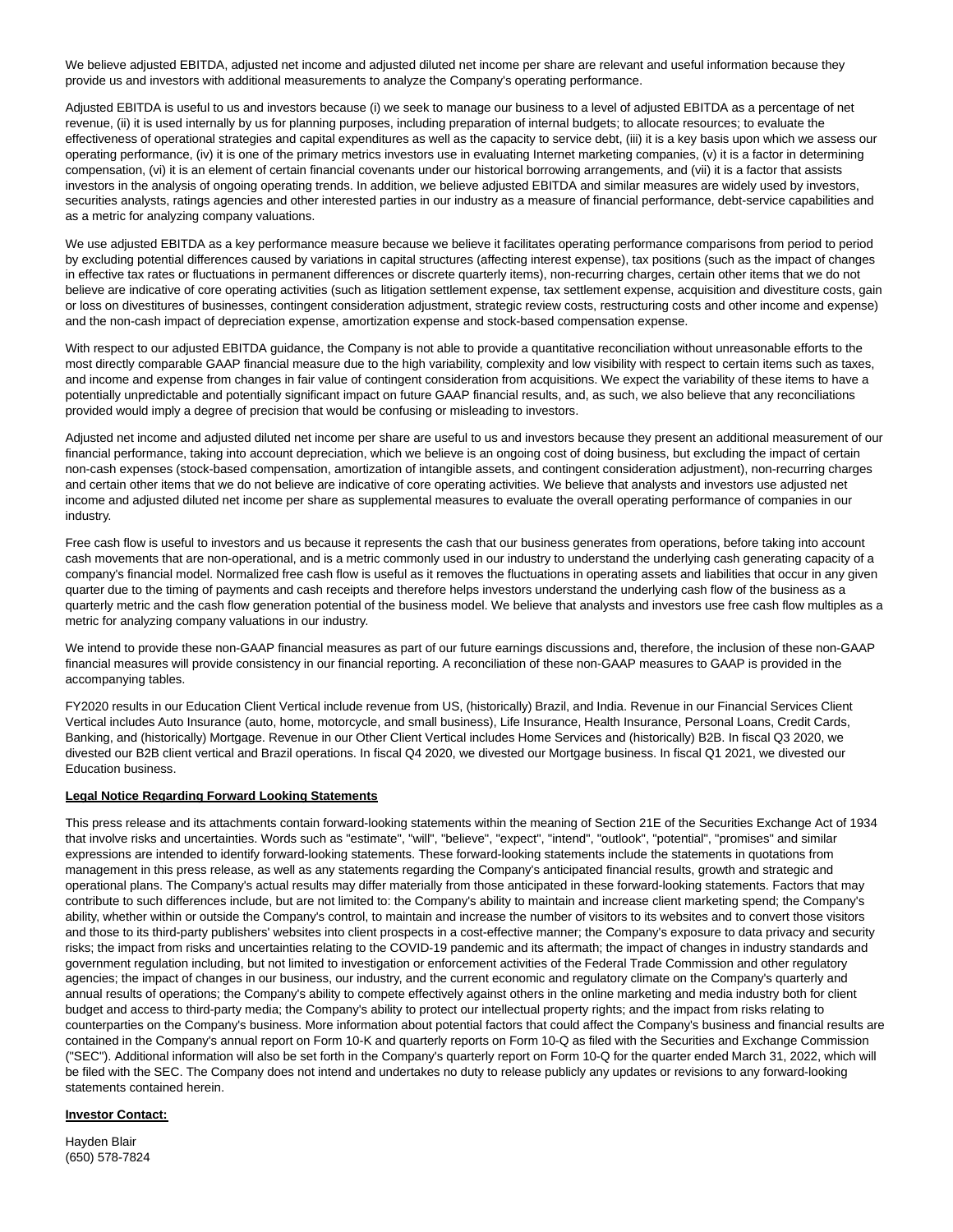# **QUINSTREET, INC. CONDENSED CONSOLIDATED BALANCE SHEETS (In thousands) (Unaudited)**

|                                                                | March 31, June 30, |                       |                 |  |  |
|----------------------------------------------------------------|--------------------|-----------------------|-----------------|--|--|
|                                                                |                    | 2022                  | 2021            |  |  |
| Assets                                                         |                    |                       |                 |  |  |
| Current assets:                                                |                    |                       |                 |  |  |
| Cash and cash equivalents                                      | \$                 | 109,463\$110,318      |                 |  |  |
| Accounts receivable, net                                       |                    | 77,777                | 87,928          |  |  |
| Prepaid expenses and other assets                              |                    | 6,333                 | 7,930           |  |  |
| <b>Total current assets</b>                                    |                    |                       | 193,573 206,176 |  |  |
| Property and equipment, net                                    |                    | 8,875                 | 6,849           |  |  |
| Operating lease right-of-use assets                            |                    |                       | 7,928 10,983    |  |  |
| Goodwill                                                       |                    |                       | 119,589 117,833 |  |  |
| Other intangible assets, net                                   |                    |                       | 51,503 59,177   |  |  |
| Deferred tax assets, noncurrent                                |                    |                       | 46,225 43,336   |  |  |
| Other assets, noncurrent                                       |                    | 6,070                 | 5,161           |  |  |
| <b>Total assets</b>                                            | \$                 | 433,763\$449,515      |                 |  |  |
| <b>Liabilities and Stockholders' Equity</b>                    |                    |                       |                 |  |  |
| <b>Current liabilities:</b>                                    |                    |                       |                 |  |  |
| Accounts payable                                               | \$                 | 39,667\$              | 45,231          |  |  |
| <b>Accrued liabilities</b>                                     |                    | 49,241                | 57,650          |  |  |
| Deferred revenue                                               |                    | 84                    | 33              |  |  |
| Other liabilities                                              |                    | 15,278                | 12,697          |  |  |
| <b>Total current liabilities</b>                               |                    | 104,270               | 115,611         |  |  |
| Operating lease liabilities, noncurrent                        |                    | 5,114                 | 8,545           |  |  |
| Other liabilities, noncurrent                                  |                    | 22,916                | 30,211          |  |  |
| <b>Total liabilities</b>                                       |                    | 132,300               | 154,367         |  |  |
| Stockholders' equity:                                          |                    |                       |                 |  |  |
| Common stock                                                   |                    | 55                    | 54              |  |  |
| Additional paid-in capital                                     |                    |                       | 326,935 320,315 |  |  |
| Accumulated other comprehensive loss                           |                    | (256)                 | (255)           |  |  |
| Accumulated deficit                                            |                    | $(25,271)$ $(24,966)$ |                 |  |  |
| Total stockholders' equity                                     |                    |                       | 301,463 295,148 |  |  |
| Total liabilities and stockholders' equity \$ 433,763\$449,515 |                    |                       |                 |  |  |

# **QUINSTREET, INC. CONDENSED CONSOLIDATED STATEMENTS OF OPERATIONS (In thousands, except per share data) (Unaudited)**

|                                           | <b>Three Months Ended</b><br>March 31, |           | <b>Nine Months Ended</b><br>March 31, |         |  |
|-------------------------------------------|----------------------------------------|-----------|---------------------------------------|---------|--|
|                                           | 2022                                   | 2021      | 2022                                  | 2021    |  |
| Net revenue                               | \$<br>150,658\$                        | 153,052\$ | 435,597\$                             | 427,289 |  |
| Cost of revenue (1)                       | 136,567                                | 132,665   | 393,626                               | 375,334 |  |
| Gross profit                              | 14,091                                 | 20,387    | 41,971                                | 51,955  |  |
| Operating expenses: (1)                   |                                        |           |                                       |         |  |
| Product development                       | 5,509                                  | 4,905     | 14,995                                | 14,776  |  |
| Sales and marketing                       | 2,033                                  | 2,768     | 7,773                                 | 8,303   |  |
| General and administrative                | 5,489                                  | 6,460     | 21,758                                | 19,931  |  |
| Operating income (loss)                   | 1,060                                  | 6,254     | (2, 555)                              | 8,945   |  |
| Interest income                           | 7                                      | 5         |                                       | 40      |  |
| Interest expense                          | (277)                                  | (301)     | (817)                                 | (947)   |  |
| Other income (expense), net               | 45                                     | (28)      | 51                                    | 16,695  |  |
| Income (loss) before income taxes         | 835                                    | 5,930     | (3,314)                               | 24,733  |  |
| Benefit from (provision for) income taxes | 1,395                                  | (893)     | 3,009                                 | (4,549) |  |
| Net income (loss)                         | \$<br>2,230\$                          | 5,037\$   | (305)\$                               | 20,184  |  |
| Net income (loss) per share:              |                                        |           |                                       |         |  |
| Basic                                     | \$<br>0.04\$                           | 0.09\$    | $(0.01)$ \$                           | 0.38    |  |
| <b>Diluted</b>                            | \$<br>0.04\$                           | 0.09\$    | (0.01)\$                              | 0.37    |  |
|                                           |                                        |           |                                       |         |  |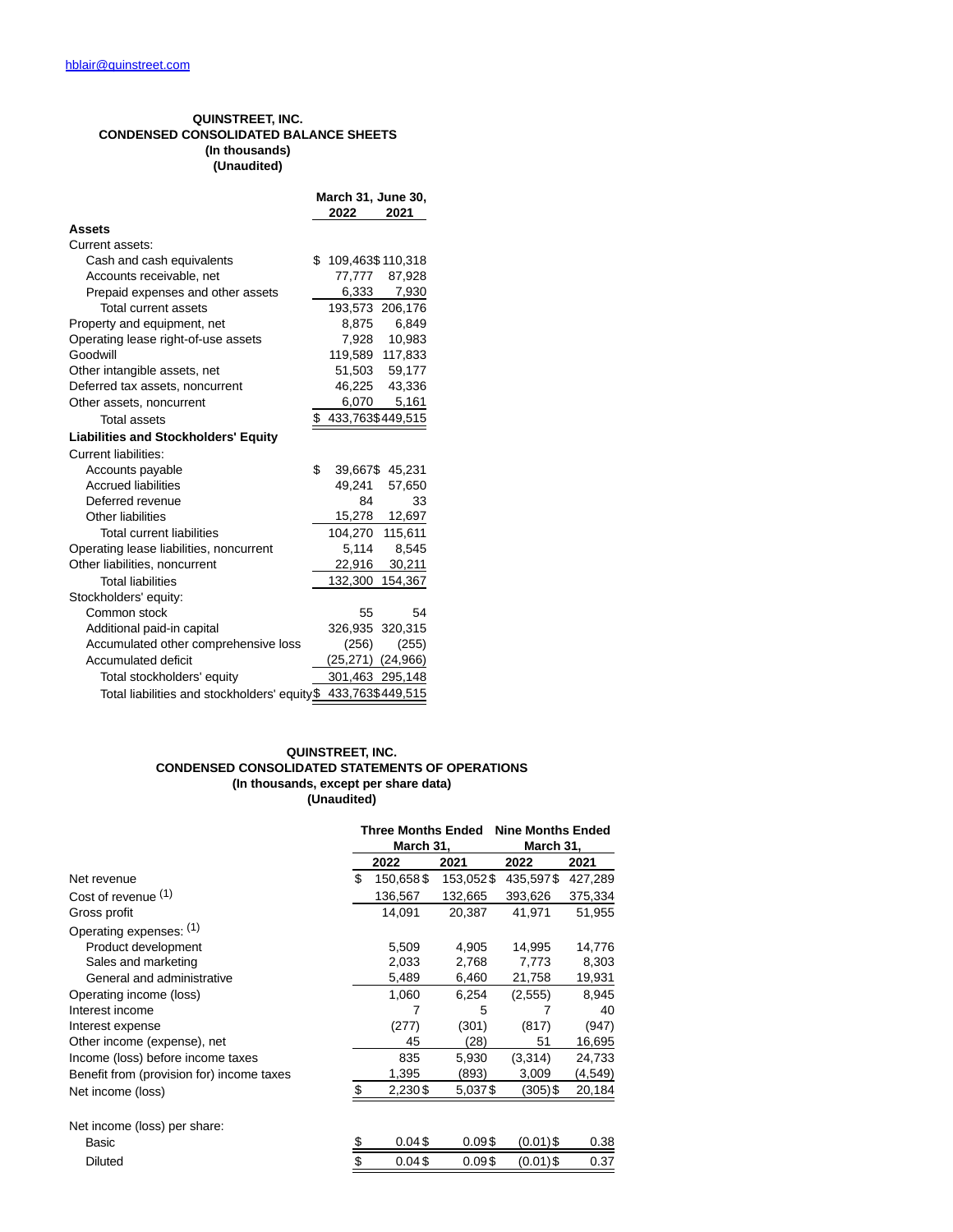#### Weighted-average shares used in computing net

| income (loss) per share: |        |        |        |        |
|--------------------------|--------|--------|--------|--------|
| Basic                    | 54.645 | 53.427 | 54.339 | 52.988 |
| Diluted                  | 55.536 | 55.623 | 54.339 | 55.015 |
|                          |        |        |        |        |

| (1) Cost of revenue and operating expenses include stock-based compensation expense as follows: |       |            |         |       |
|-------------------------------------------------------------------------------------------------|-------|------------|---------|-------|
| Cost of revenue                                                                                 | 491\$ | $2.261$ \$ | 4.579\$ | 7.006 |
| Product development                                                                             | 203   | 576        | 1.497   | 1.768 |
| Sales and marketing                                                                             | 18    | 584        | 1.477   | 1.896 |
| General and administrative                                                                      | 699   | 1.435      | 4.337   | 4.521 |

### **QUINSTREET, INC. CONDENSED CONSOLIDATED STATEMENTS OF CASH FLOWS (In thousands) (Unaudited)**

|                                                         |    | <b>Three Months Ended Nine Months Ended</b><br>March 31, |                                       |              |                |
|---------------------------------------------------------|----|----------------------------------------------------------|---------------------------------------|--------------|----------------|
|                                                         |    | March 31,<br>2022                                        | 2021                                  | 2022         | 2021           |
| <b>Cash Flows from Operating Activities</b>             |    |                                                          |                                       |              |                |
| Net income (loss)                                       | \$ | 2,230\$                                                  | 5,037\$                               | $(305)$ \$   | 20,184         |
| Adjustments to reconcile net income to net cash         |    |                                                          |                                       |              |                |
| provided by operating activities:                       |    |                                                          |                                       |              |                |
| Depreciation and amortization                           |    | 4,247                                                    | 3,874                                 | 12,660       | 12,010         |
| (Benefit from) provision for sales returns and          |    |                                                          |                                       |              |                |
| doubtful accounts receivable                            |    | (31)                                                     | (246)                                 | 379          | (353)          |
| Stock-based compensation                                |    | 1,411                                                    | 4,856                                 | 11,890       | 15,191         |
| Change in the fair value of contingent consideration    |    |                                                          |                                       | 2,698        |                |
| Non-cash lease expense                                  |    | (272)                                                    | (214)                                 | (752)        | (578)          |
| Deferred income taxes                                   |    | (1,204)                                                  | 757                                   | (2, 819)     | 4,263          |
| Gain on divestitures of businesses, net                 |    |                                                          |                                       |              | (16, 615)      |
| Other adjustments, net                                  |    | 123                                                      | 302                                   | 356          | 682            |
| Changes in assets and liabilities:                      |    |                                                          |                                       |              |                |
| Accounts receivable                                     |    | (13, 574)                                                |                                       |              | (14, 455)      |
|                                                         |    |                                                          | (11, 296)                             | 9,770<br>685 |                |
| Prepaid expenses and other assets                       |    | (473)                                                    | (999)                                 |              | 5,083<br>1,013 |
| Accounts payable<br><b>Accrued liabilities</b>          |    | 1,463                                                    | 2,010                                 | (5, 448)     |                |
|                                                         |    | 7,326                                                    | 9,052                                 | (8, 184)     | 9,764          |
| Deferred revenue                                        |    | 48                                                       | (67)                                  | 51           | 14             |
| Net cash provided by operating activities               |    | 1,294                                                    | 13,066                                | 20,981       | 36,203         |
| <b>Cash Flows from Investing Activities</b>             |    |                                                          |                                       |              |                |
| Capital expenditures                                    |    | (1,656)                                                  | (326)                                 | (2,376)      | (1, 367)       |
| Internal software development costs                     |    | (1,225)                                                  | (939)                                 | (3,484)      | (2,338)        |
| Business acquisitions, net of cash acquired             |    |                                                          | (9,000)                               | (1,000)      | (49, 304)      |
| Proceeds from divestitures of businesses, net of cash   |    |                                                          |                                       |              |                |
| divested                                                |    |                                                          | 487                                   |              | 21,947         |
| Purchases of equity investment                          |    |                                                          | (2,000)                               |              | (4,000)        |
| Other investing activities                              |    | 85                                                       |                                       | 85           |                |
| Net cash used in investing activities                   |    | (2,796)                                                  | (11,778)                              | (6, 775)     | (35,062)       |
| <b>Cash Flows from Financing Activities</b>             |    |                                                          |                                       |              |                |
| Proceeds from exercise of common stock options          |    | 229                                                      | 1,195                                 | 1,273        | 4,153          |
| Payment of withholding taxes related to release of      |    |                                                          |                                       |              |                |
| restricted stock, net of share settlement               |    | (1,065)                                                  | (1,938)                               | (6, 566)     | (6, 518)       |
| Post-closing payments and contingent consideration      |    |                                                          |                                       |              |                |
| related to acquisitions                                 |    | (3,239)                                                  |                                       | (9,759)      | (3,020)        |
| Net cash used in financing activities                   |    | (4,075)                                                  | (743)                                 | (15,052)     | (5,385)        |
| Effect of exchange rate changes on cash, cash           |    |                                                          |                                       |              |                |
| equivalents and restricted cash                         |    | 5                                                        | 11                                    | (9)          | (62)           |
| Net (decrease) increase in cash, cash equivalents and   |    |                                                          |                                       |              |                |
| restricted cash                                         |    | (5, 572)                                                 | 556                                   | (855)        | (4,306)        |
| Cash, cash equivalents and restricted cash at beginning |    |                                                          |                                       |              |                |
| of period                                               |    | 115,050                                                  | 102,661                               | 110,333      | 107,523        |
| Cash, cash equivalents and restricted cash at end of    |    |                                                          |                                       |              |                |
| period                                                  | \$ |                                                          | 109,478\$ 103,217\$ 109,478\$ 103,217 |              |                |
| Reconciliation of cash, cash equivalents, and           |    |                                                          |                                       |              |                |
| restricted cash to the condensed consolidated           |    |                                                          |                                       |              |                |
| balance sheets                                          |    |                                                          |                                       |              |                |
| Cash and cash equivalents                               | \$ |                                                          | 109,463\$ 103,202\$ 109,463\$ 103,202 |              |                |
| Restricted cash included in other assets, noncurrent    |    | 15                                                       | 15                                    | 15           | 15             |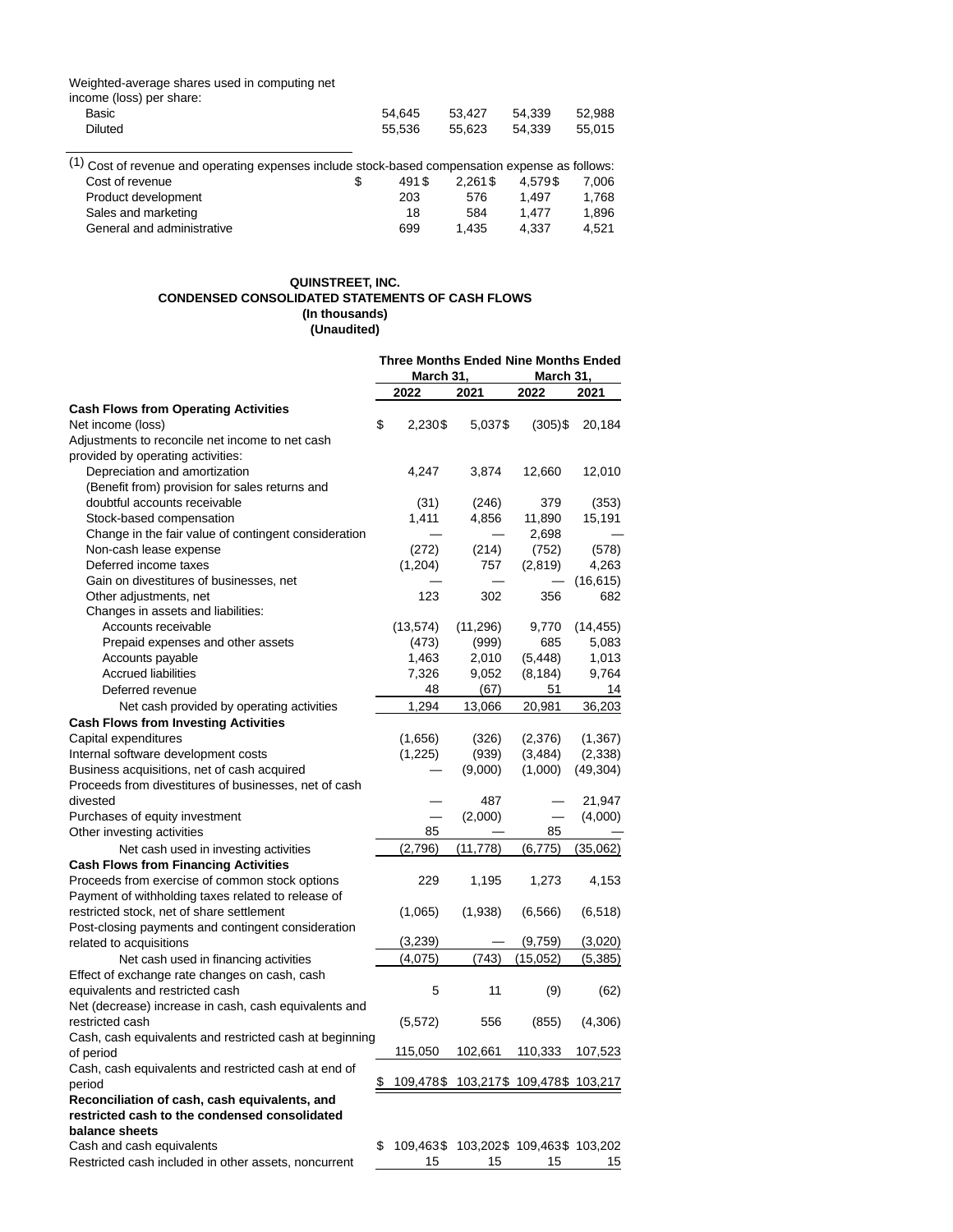# **QUINSTREET, INC. RECONCILIATION OF NET INCOME (LOSS) TO ADJUSTED NET INCOME (In thousands, except per share data) (Unaudited)**

|                                           | <b>Three Months Ended Nine Months Ended</b> |                        |          |            |           |  |  |
|-------------------------------------------|---------------------------------------------|------------------------|----------|------------|-----------|--|--|
|                                           |                                             | March 31,<br>March 31, |          |            |           |  |  |
|                                           |                                             | 2022                   | 2021     | 2022       | 2021      |  |  |
| Net income (loss)                         | \$                                          | 2.230\$                | 5,037\$  | $(305)$ \$ | 20,184    |  |  |
| Amortization of intangible assets         |                                             | 2,820                  | 2,789    | 8.773      | 8,846     |  |  |
| Stock-based compensation                  |                                             | 1,411                  | 4,856    | 11,890     | 15,191    |  |  |
| Acquisition and divestiture costs         |                                             | 51                     | 160      | 516        | 766       |  |  |
| Gain on divestitures of businesses, net   |                                             |                        |          |            | (16, 615) |  |  |
| Contingent consideration adjustment       |                                             |                        |          | 2,698      |           |  |  |
| Tax settlement expense                    |                                             |                        |          | 516        |           |  |  |
| Restructuring costs                       |                                             | 122                    | 267      | 222        | 1,033     |  |  |
| Tax impact of non-GAAP items              |                                             | (1,738)                | (2, 173) | (6,776)    | (2, 576)  |  |  |
| Adjusted net income                       | \$                                          | 4,896\$                | 10.936\$ | 17,534\$   | 26,829    |  |  |
| Adjusted diluted net income per share     |                                             | 0.09\$                 | 0.20\$   | $0.31$ \$  | 0.49      |  |  |
| Weighted average shares used in computing |                                             |                        |          |            |           |  |  |
| adjusted diluted net income per share     |                                             | 55,536                 | 55,623   | 55,665     | 55,015    |  |  |

# **QUINSTREET, INC. RECONCILIATION OF NET INCOME (LOSS) TO ADJUSTED EBITDA (In thousands) (Unaudited)**

### **Three Months Ended Nine Months Ended**

|                                           | March 31,     |          | March 31,  |           |  |
|-------------------------------------------|---------------|----------|------------|-----------|--|
|                                           | 2022          | 2021     | 2022       | 2021      |  |
| Net income (loss)                         | \$<br>2,230\$ | 5,037\$  | $(305)$ \$ | 20,184    |  |
| Interest and other expense, net           | 225           | 324      | 759        | 827       |  |
| (Benefit from) provision for income taxes | (1, 395)      | 893      | (3,009)    | 4,549     |  |
| Depreciation and amortization             | 4.247         | 3.874    | 12,660     | 12,010    |  |
| Stock-based compensation                  | 1.411         | 4.856    | 11,890     | 15,191    |  |
| Acquisition and divestiture costs         | 51            | 160      | 516        | 766       |  |
| Contingent consideration adjustment       |               |          | 2,698      |           |  |
| Gain on divestitures of businesses, net   |               |          |            | (16, 615) |  |
| Tax settlement expense                    |               |          | 516        |           |  |
| Restructuring costs                       | 122           | 267      | 222        | 1,033     |  |
| <b>Adjusted EBITDA</b>                    | 6,891\$       | 15,411\$ | 25.947\$   | 37,945    |  |

# **QUINSTREET, INC. RECONCILIATION OF CASH PROVIDED BY OPERATING ACTIVITIES TO FREE CASH FLOW AND NORMALIZED FREE CASH FLOW (In thousands) (Unaudited)**

|                                             | <b>Three Months Ended Nine Months Ended</b><br>March 31,<br>March 31, |            |          |          |          |  |
|---------------------------------------------|-----------------------------------------------------------------------|------------|----------|----------|----------|--|
|                                             |                                                                       | 2022       | 2021     | 2022     | 2021     |  |
| Net cash provided by operating activities   | S                                                                     | 1.294\$    | 13.066\$ | 20.981\$ | 36,203   |  |
| Capital expenditures                        |                                                                       | (1,656)    | (326)    | (2,376)  | (1, 367) |  |
| Internal software development costs         |                                                                       | (1.225)    | (939)    | (3, 484) | (2,338)  |  |
| Free cash flow                              |                                                                       | (1,587)    | 11,801   | 15.121   | 32,498   |  |
| Changes in operating assets and liabilities |                                                                       | 5,210      | 1.300    | 3.126    | (1, 419) |  |
| Normalized free cash flow                   |                                                                       | $3.623$ \$ | 13.101\$ | 18.247\$ | 31.079   |  |